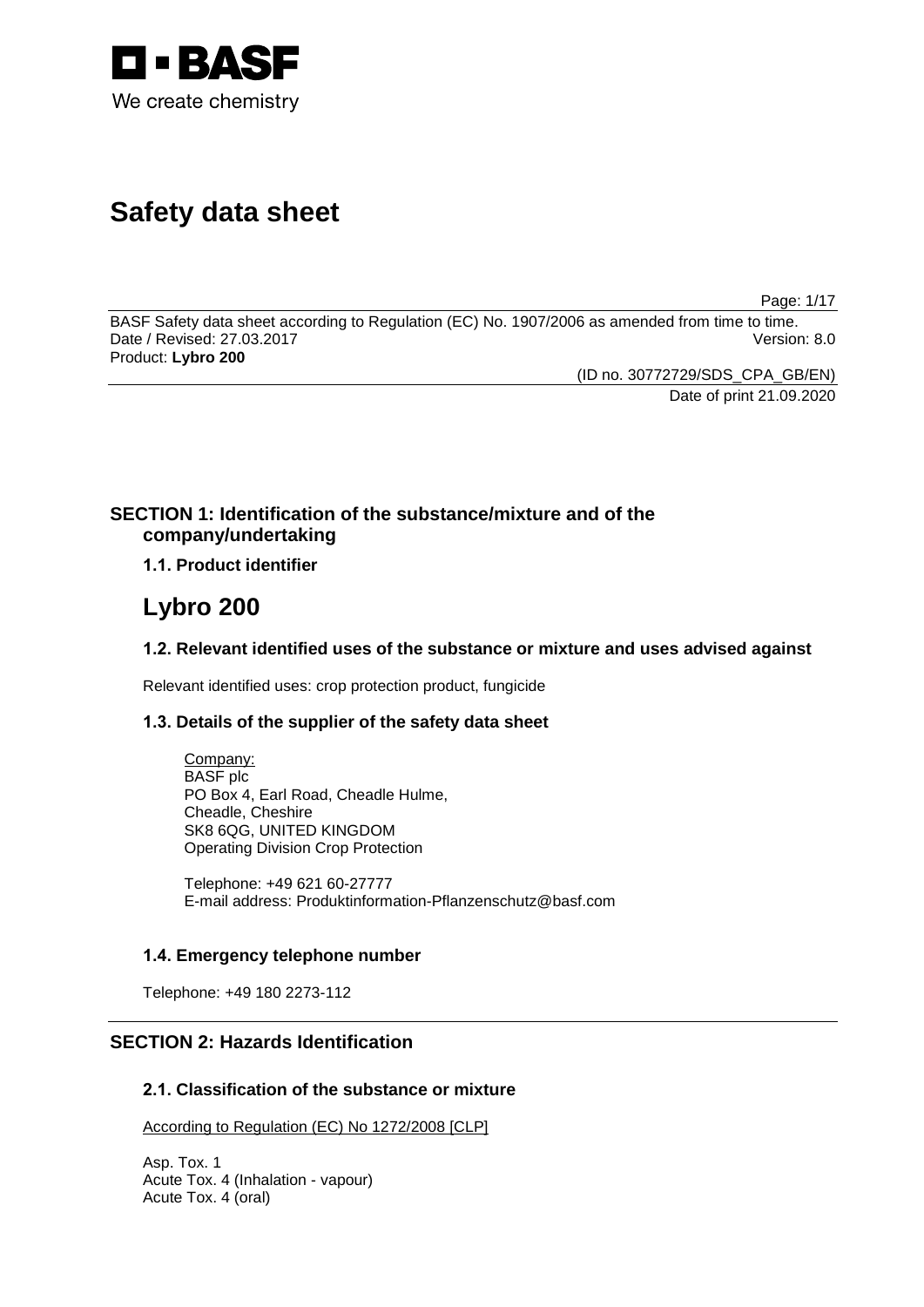Page: 2/17

BASF Safety data sheet according to Regulation (EC) No. 1907/2006 as amended from time to time. Date / Revised: 27.03.2017 Version: 8.0 Product: **Lybro 200**

(ID no. 30772729/SDS\_CPA\_GB/EN) Date of print 21.09.2020

Skin Corr./Irrit. 2 Eye Dam./Irrit. 2 Skin Sens. 1 Aquatic Acute 1 Aquatic Chronic 1

H319, H315, H332, H302, H317, H304, H400, H410, EUH401

For the classifications not written out in full in this section the full text can be found in section 16.

# **2.2. Label elements**

Globally Harmonized System (GHS) in accordance with UK regulations.

Pictogram:



Signal Word: Danger

| <b>Hazard Statement:</b>               |                                                                                              |
|----------------------------------------|----------------------------------------------------------------------------------------------|
| H319                                   | Causes serious eye irritation.                                                               |
| H315                                   | Causes skin irritation.                                                                      |
| H332                                   | Harmful if inhaled.                                                                          |
| H302                                   | Harmful if swallowed.                                                                        |
| H317                                   | May cause an allergic skin reaction.                                                         |
| H304                                   | May be fatal if swallowed and enters airways.                                                |
| H400                                   | Very toxic to aquatic life.                                                                  |
| H410                                   | Very toxic to aquatic life with long lasting effects.                                        |
| <b>EUH401</b>                          | To avoid risks to human health and the environment, comply with the<br>instructions for use. |
| <b>Precautionary Statement:</b>        |                                                                                              |
| P <sub>101</sub>                       | If medical advice is needed, have product container or label at hand.                        |
| P <sub>102</sub>                       | Keep out of reach of children.                                                               |
| P <sub>103</sub>                       | Read label before use.                                                                       |
| Precautionary Statements (Prevention): |                                                                                              |
| P <sub>261</sub>                       | Avoid breathing vapours.                                                                     |
| P264                                   | Wash contaminated body parts thoroughly after handling.                                      |
| P270                                   | Do not eat, drink or smoke when using this product.                                          |
| P271                                   | Use only outdoors or in a well-ventilated area.                                              |
| P272                                   | Contaminated work clothing should not be allowed out of the workplace.                       |
| P <sub>280</sub>                       | Wear protective gloves/clothing.                                                             |
|                                        |                                                                                              |

Precautionary Statements (Response):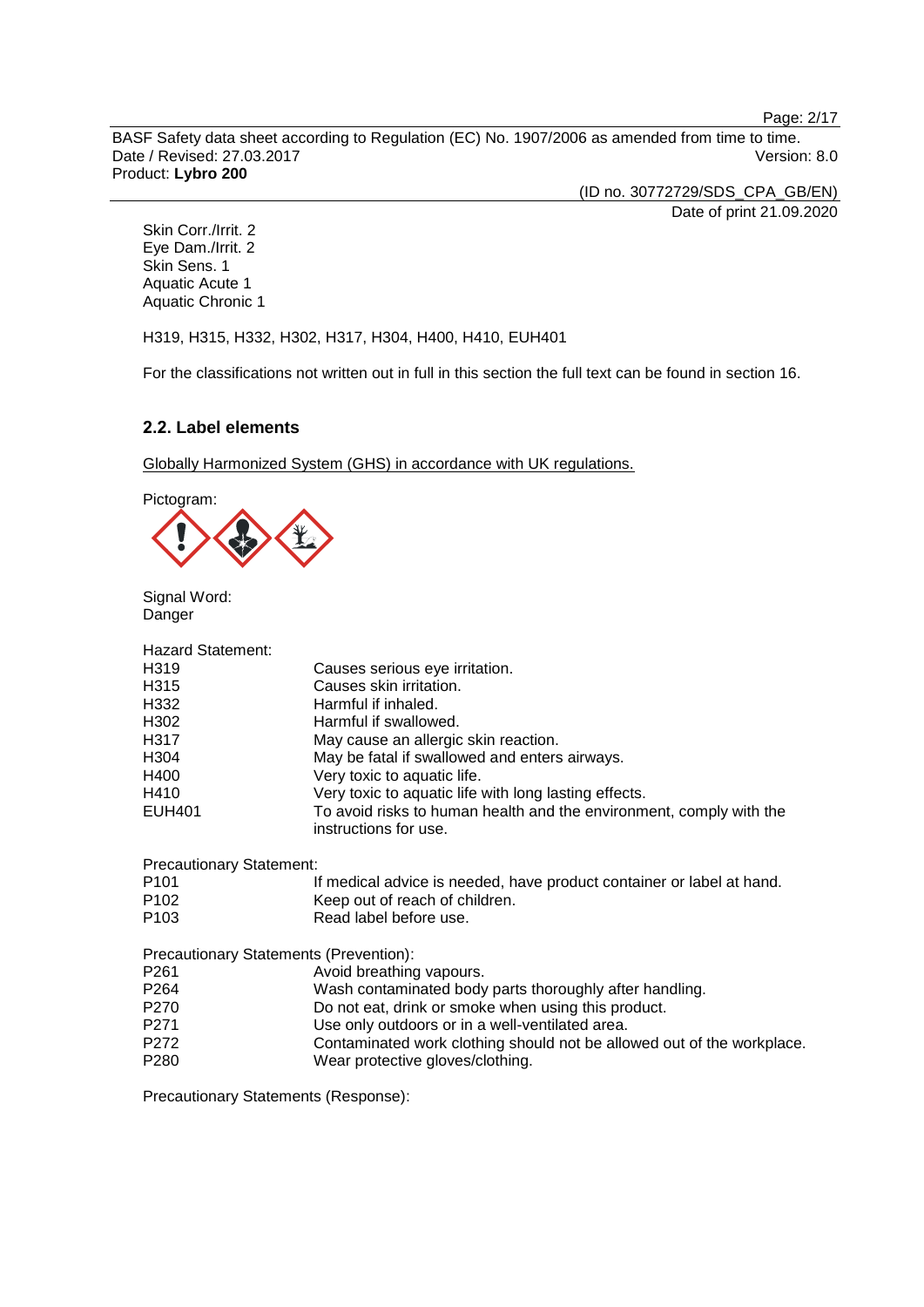Page: 3/17

BASF Safety data sheet according to Regulation (EC) No. 1907/2006 as amended from time to time. Date / Revised: 27.03.2017 Version: 8.0 Product: **Lybro 200**

|                                      | Date of print 21.09.2020                                                                                                            |
|--------------------------------------|-------------------------------------------------------------------------------------------------------------------------------------|
| $P301 + P310$                        | IF SWALLOWED: Immediately call a POISON CENTER or<br>doctor/physician.                                                              |
| $P302 + P352$                        | IF ON SKIN: Wash with plenty of soap and water.                                                                                     |
| $P304 + P340$                        | IF INHALED: Remove person to fresh air and keep comfortable for<br>breathing.                                                       |
| $P305 + P351 + P338$                 | IF IN EYES: Rinse cautiously with water for several minutes. Remove<br>contact lenses, if present and easy to do. Continue rinsing. |
| P330                                 | Rinse mouth.                                                                                                                        |
| P331                                 | Do NOT induce vomiting.                                                                                                             |
| $P333 + P313$                        | If skin irritation or rash occurs: Get medical advice/attention.                                                                    |
| P361                                 | Take off immediately all contaminated clothing.                                                                                     |
| P391                                 | Collect spillage.                                                                                                                   |
| Drogoutionary Ctotomonto (Dianogol): |                                                                                                                                     |

Precautionary Statements (Disposal):

P501 Dispose of contents/container to a licensed hazardous-waste disposal contractor or collection site except for empty clean containers which can be disposed of as non-hazardous waste.

## According to Regulation (EC) No 1272/2008 [CLP]

Hazard determining component(s) for labelling: PYRACLOSTROBIN, SOLVENT NAPHTHA

#### **2.3. Other hazards**

According to Regulation (EC) No 1272/2008 [CLP]

See section 12 - Results of PBT and vPvB assessment.

If applicable information is provided in this section on other hazards which do not result in classification but which may contribute to the overall hazards of the substance or mixture.

# **SECTION 3: Composition/Information on Ingredients**

# **3.1. Substances**

Not applicable

## **3.2. Mixtures**

Chemical nature

crop protection product, fungicide, Emulsifiable concentrate (EC)

Hazardous ingredients (GHS) according to Regulation (EC) No. 1272/2008

pyraclostrobin (ISO); methyl N-{2-[1-(4-chlorophenyl)-1H-pyrazol-3-yloxymethyl]phenyl}(Nmethoxy)carbamate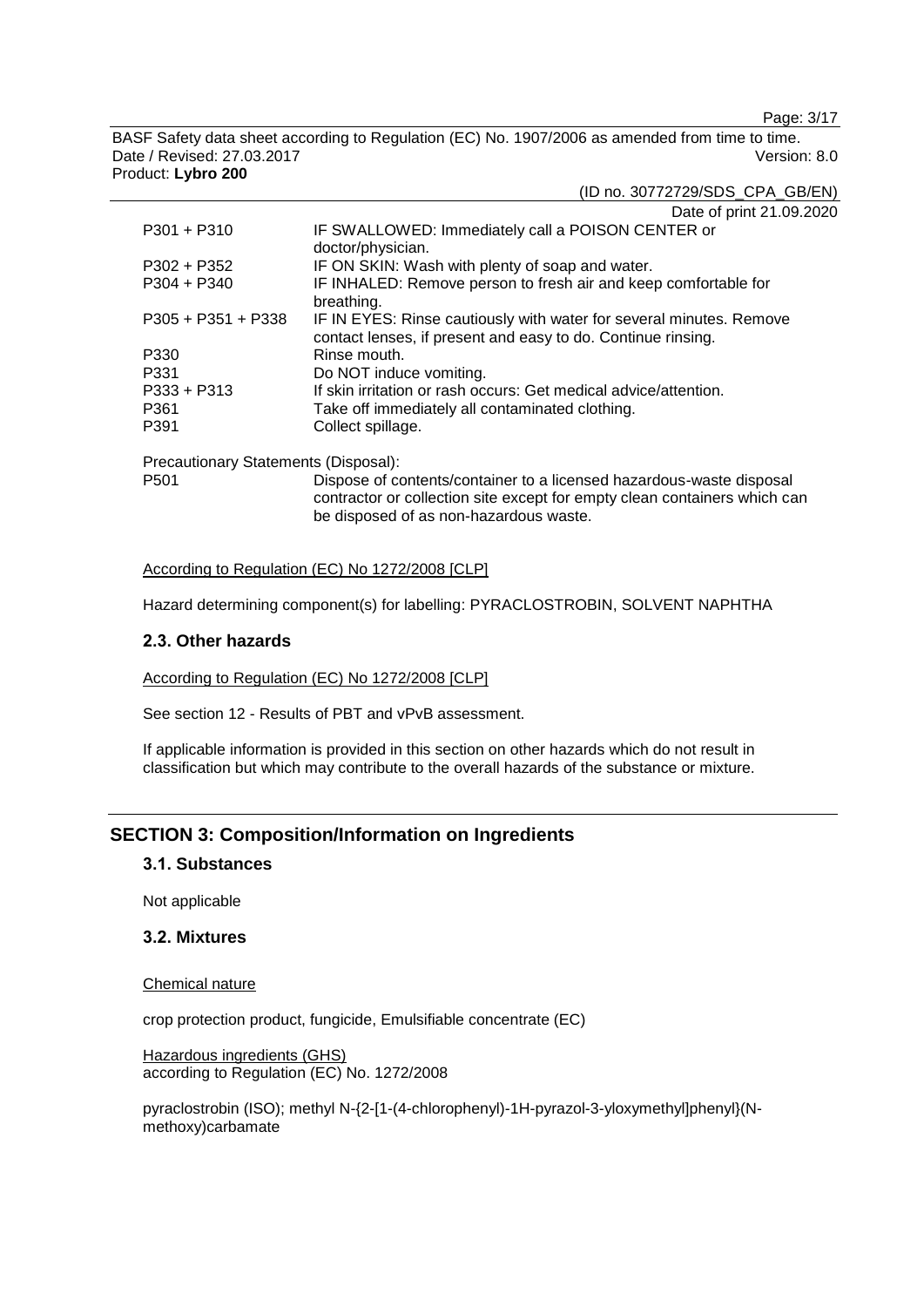Page: 4/17

BASF Safety data sheet according to Regulation (EC) No. 1907/2006 as amended from time to time. Date / Revised: 27.03.2017 Version: 8.0 Product: **Lybro 200**

| <b>Product.</b> Lybro 200                                                                                                                                                                      | (ID no. 30772729/SDS_CPA_GB/EN)                                                                                                                                                                                                                      |
|------------------------------------------------------------------------------------------------------------------------------------------------------------------------------------------------|------------------------------------------------------------------------------------------------------------------------------------------------------------------------------------------------------------------------------------------------------|
| Content (W/W): 19.2 %<br>CAS Number: 175013-18-0<br>INDEX-Number: 613-272-00-6                                                                                                                 | Date of print 21.09.2020<br>Acute Tox. 3 (Inhalation - mist)<br>Skin Corr./Irrit. 2<br>STOT SE 3 (irr. to respiratory syst.)<br>Aquatic Acute 1<br>Aquatic Chronic 1<br>M-factor acute: 100<br>M-factor chronic: 100<br>H315, H331, H335, H400, H410 |
| solvent naphtha<br>Content (W/W): $<$ 55 %<br>CAS Number: 64742-94-5<br>REACH registration number: 01-<br>2119451097-39                                                                        | Asp. Tox. 1<br><b>Aquatic Chronic 2</b><br>H304, H411                                                                                                                                                                                                |
| Alcohols, C16-18, ethoxylated propoxylated<br>Content (W/W): $<$ 20 %<br>CAS Number: 68002-96-0                                                                                                | Acute Tox. 2 (Inhalation - mist)<br>Aquatic Acute 1<br><b>Aquatic Chronic 3</b><br>M-factor acute: 1<br>H330, H412, H400                                                                                                                             |
| Benzenesulfonic acid, 4-C10-13-sec-alkyl derivs., calcium salts<br>Content (W/W): $<$ 5 %<br>CAS Number: 84989-14-0<br>EC-Number: 284-903-7<br>REACH registration number: 01-<br>2119560592-37 | Skin Corr./Irrit. 2<br>Eye Dam./Irrit. 1<br>Aquatic Chronic 3<br>H318, H315, H412                                                                                                                                                                    |
| 2-Ethylhexan-1-ol<br>Content (W/W): $< 2 %$<br>CAS Number: 104-76-7<br>EC-Number: 203-234-3<br>REACH registration number: 01-<br>2119487289-20                                                 | Acute Tox. 4 (Inhalation - mist)<br>Skin Corr./Irrit. 2<br>Eye Dam./Irrit. 2<br>STOT SE 3 (irr. to respiratory syst.)<br>H319, H315, H332, H335                                                                                                      |
| naphthalene<br>Content (W/W): $< 0.5 %$<br>CAS Number: 91-20-3<br>EC-Number: 202-049-5<br>INDEX-Number: 601-052-00-2                                                                           | Acute Tox. 4 (oral)<br>Carc. 2<br>Aquatic Acute 1<br><b>Aquatic Chronic 1</b><br>M-factor acute: 1<br>M-factor chronic: 1<br>H302, H351, H400, H410                                                                                                  |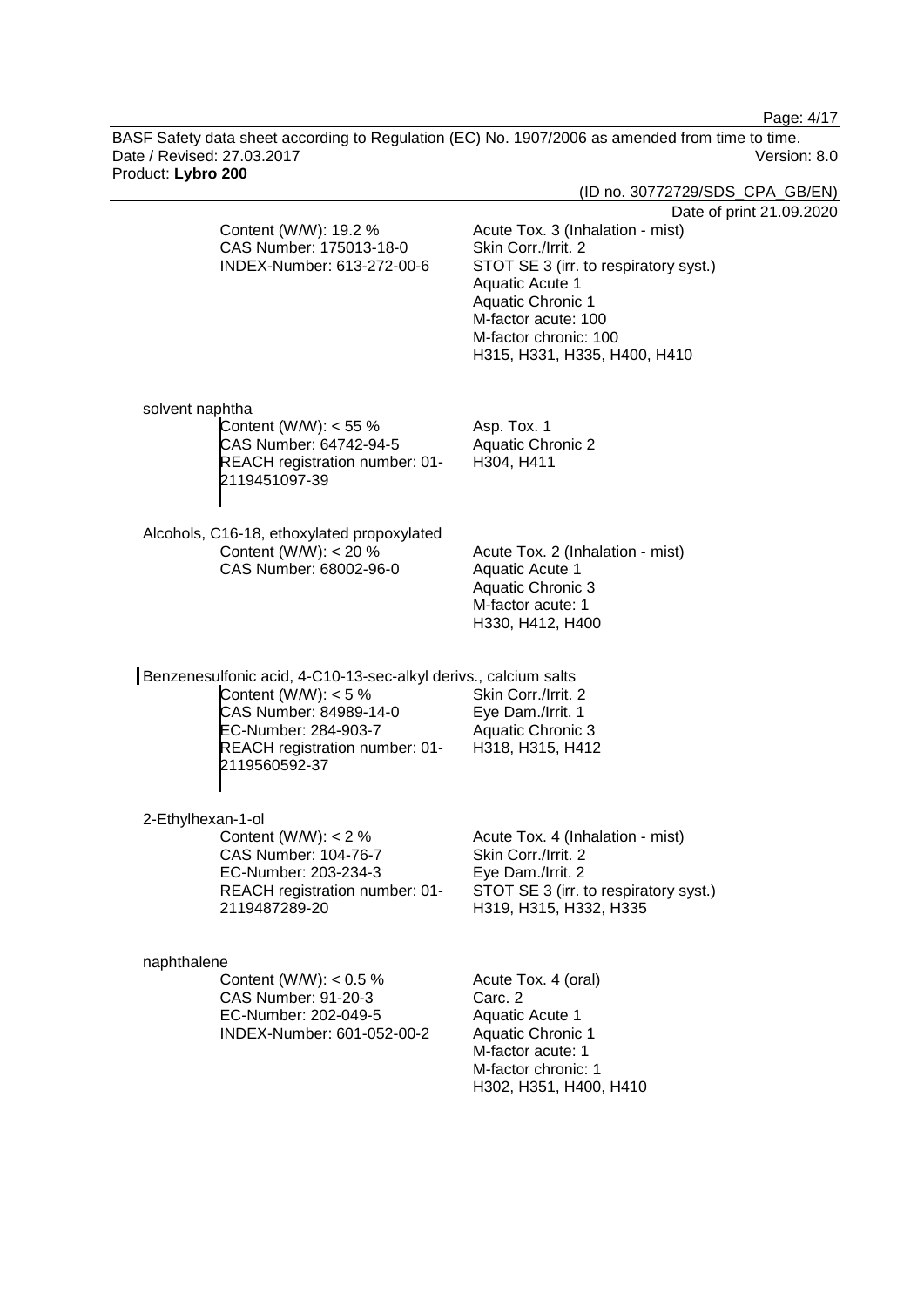Page: 5/17

BASF Safety data sheet according to Regulation (EC) No. 1907/2006 as amended from time to time. Date / Revised: 27.03.2017 Version: 8.0 Product: **Lybro 200**

(ID no. 30772729/SDS\_CPA\_GB/EN)

Date of print 21.09.2020

For the classifications not written out in full in this section, including the hazard classes and the hazard statements, the full text is listed in section 16.

# **SECTION 4: First-Aid Measures**

## **4.1. Description of first aid measures**

Show container, label and/or safety data sheet to physician.

First aid personnel should pay attention to their own safety. If the patient is likely to become unconscious, place and transport in stable sideways position (recovery position). Immediately remove contaminated clothing.

If inhaled:

Keep patient calm, remove to fresh air, seek medical attention.

On skin contact:

After contact with skin, wash immediately with plenty of water and soap. If irritation develops, seek medical attention.

Immediately wash thoroughly with soap and water, seek medical attention.

#### On contact with eyes:

Wash affected eyes for at least 15 minutes under running water with eyelids held open, consult an eye specialist.

On ingestion:

Immediately rinse mouth and then drink plenty of water, do not induce vomiting, seek medical attention. Never induce vomiting or give anything by mouth if the victim is unconscious or having convulsions.

Immediately rinse mouth and then drink 200-300 ml of water, seek medical attention.

#### **4.2. Most important symptoms and effects, both acute and delayed**

Symptoms: The most important known symptoms and effects are described in the labelling (see section 2) and/or in section 11., Further important symptoms and effects are so far not known.

# **4.3. Indication of any immediate medical attention and special treatment needed**

Treatment: Treat according to symptoms (decontamination, vital functions), no known specific antidote.

# **SECTION 5: Fire-Fighting Measures**

#### **5.1. Extinguishing media**

Suitable extinguishing media: water spray, carbon dioxide, foam, dry powder

# **5.2. Special hazards arising from the substance or mixture**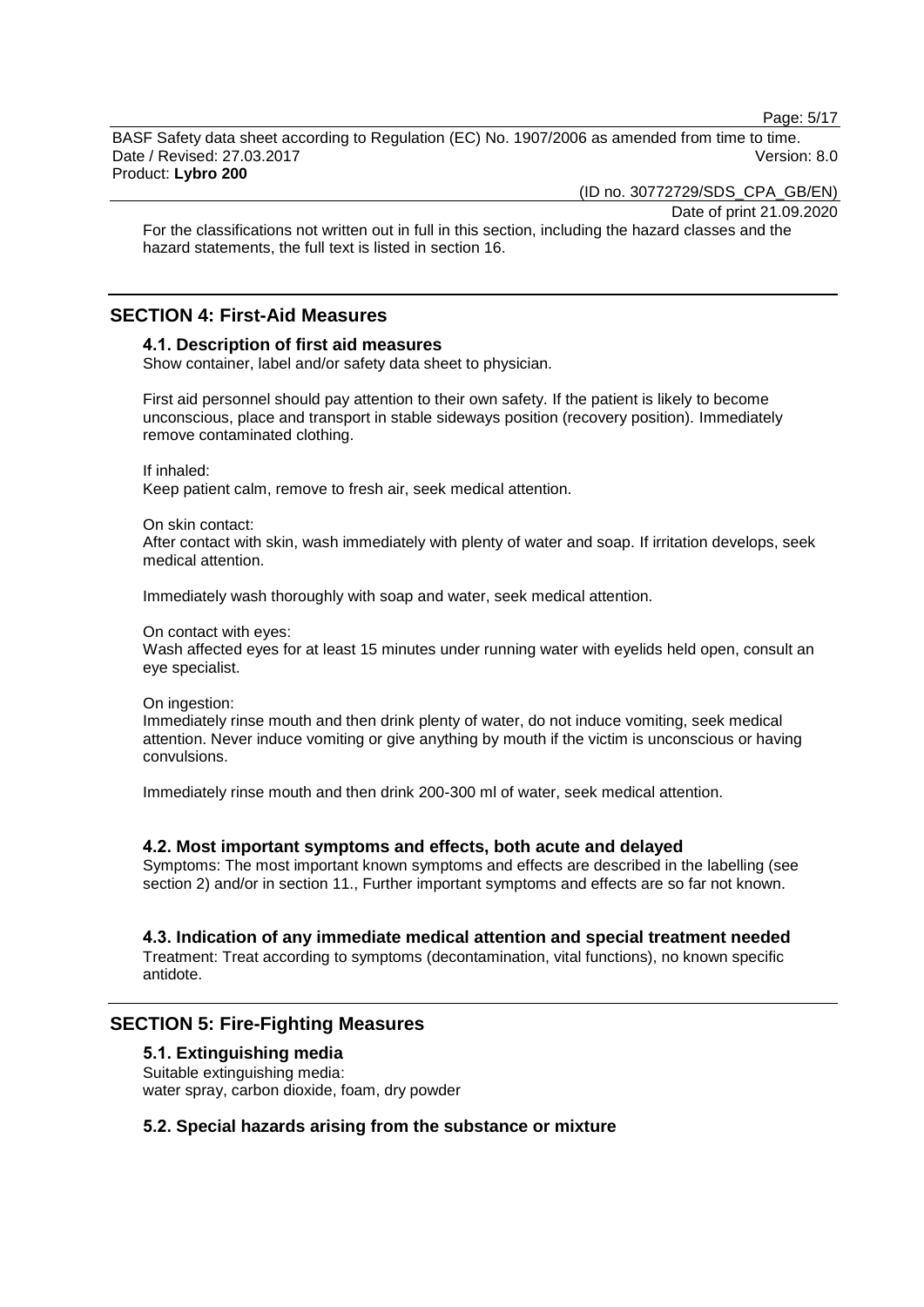Page: 6/17

BASF Safety data sheet according to Regulation (EC) No. 1907/2006 as amended from time to time. Date / Revised: 27.03.2017 Version: 8.0 Product: **Lybro 200**

(ID no. 30772729/SDS\_CPA\_GB/EN)

Date of print 21.09.2020

carbon monoxide, Hydrogen chloride, Carbon dioxide, nitrogen oxides, sulfur oxides, organochloric compounds

The substances/groups of substances mentioned can be released in case of fire.

# **5.3. Advice for fire-fighters**

Special protective equipment:

Wear self-contained breathing apparatus and chemical-protective clothing.

Further information:

In case of fire and/or explosion do not breathe fumes. Keep containers cool by spraying with water if exposed to fire. Collect contaminated extinguishing water separately, do not allow to reach sewage or effluent systems. Dispose of fire debris and contaminated extinguishing water in accordance with official regulations.

# **SECTION 6: Accidental Release Measures**

#### **6.1. Personal precautions, protective equipment and emergency procedures**

Do not breathe vapour/spray. Use personal protective clothing. Avoid contact with the skin, eyes and clothing.

#### **6.2. Environmental precautions**

Do not discharge into the subsoil/soil. Do not discharge into drains/surface waters/groundwater.

Do not allow contamination of public drains or surface or ground waters. Inform local water plc if spillage enters drains and the Environment Agency (England & Wales), the Scottish Environmental Protection Agency (Scotland), or the Environment and Heritage Service (Northern Ireland) if it enters surface or ground waters. Keep people and animals away.

#### **6.3. Methods and material for containment and cleaning up**

For small amounts: Pick up with suitable absorbent material (e.g. sand, sawdust, general-purpose binder, kieselguhr).

For large amounts: Dike spillage. Pump off product.

Dispose of absorbed material in accordance with regulations. Collect waste in suitable containers, which can be labeled and sealed. Clean contaminated floors and objects thoroughly with water and detergents, observing environmental regulations. Cleaning operations should be carried out only while wearing breathing apparatus.

#### **6.4. Reference to other sections**

Information regarding exposure controls/personal protection and disposal considerations can be found in section 8 and 13.

# **SECTION 7: Handling and Storage**

#### **7.1. Precautions for safe handling**

No special measures necessary if stored and handled correctly. Ensure thorough ventilation of stores and work areas. When using do not eat, drink or smoke. Hands and/or face should be washed before breaks and at the end of the shift.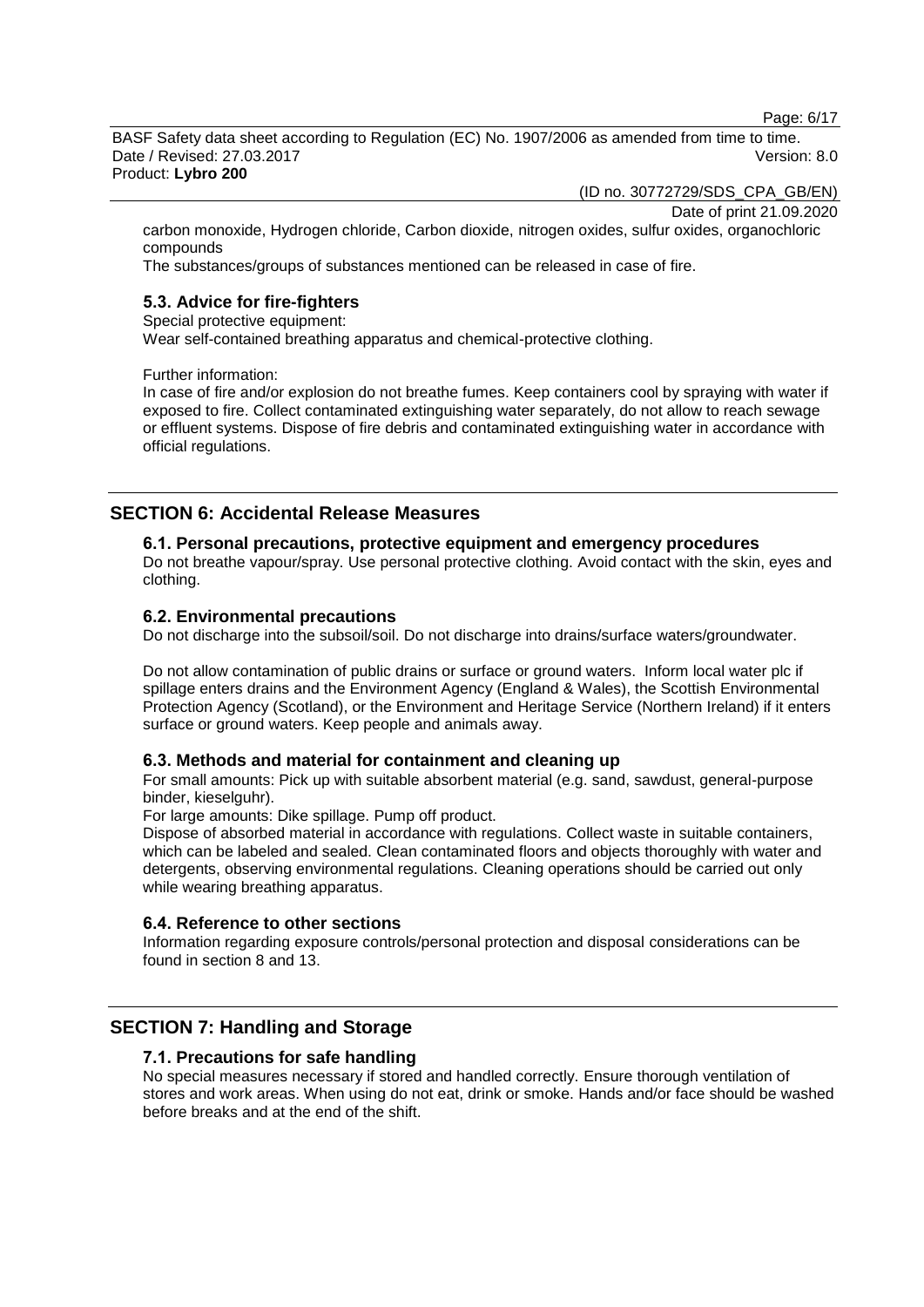Page: 7/17

BASF Safety data sheet according to Regulation (EC) No. 1907/2006 as amended from time to time. Date / Revised: 27.03.2017 Version: 8.0 Product: **Lybro 200**

(ID no. 30772729/SDS\_CPA\_GB/EN) Date of print 21.09.2020

Protection against fire and explosion:

Vapours may form ignitable mixture with air. Prevent electrostatic charge - sources of ignition should be kept well clear - fire extinguishers should be kept handy.

# **7.2. Conditions for safe storage, including any incompatibilities**

Segregate from foods and animal feeds.

Further information on storage conditions: Keep away from heat. Protect from direct sunlight. Store protected against freezing.

Protect from temperatures below: 0 °C

Changes in the properties of the product may occur if substance/product is stored below indicated temperature for extended periods of time.

Protect from temperatures above: 40 °C

Changes in the properties of the product may occur if substance/product is stored above indicated temperature for extended periods of time.

# **7.3. Specific end use(s)**

For the relevant identified use(s) listed in Section 1 the advice mentioned in this section 7 is to be observed.

# **SECTION 8: Exposure Controls/Personal Protection**

# **8.1. Control parameters**

Components with occupational exposure limits

91-20-3: naphthalene

TWA value 50 mg/m3 ; 10 ppm (OEL (EU)) indicative

Refer to the current edition of HSE Guidance Note EH40 Occupational Exposure Limits (United Kingdom). For normal use and handling refer to the product label/leaflet.

# **8.2. Exposure controls**

Personal protective equipment

Respiratory protection:

Suitable respiratory protection for higher concentrations or long-term effect: Combination filter for gases/vapours of organic, inorganic, acid inorganic and alkaline compounds (e.g. EN 14387 Type ABEK).

Hand protection:

Suitable chemical resistant safety gloves (EN 374) also with prolonged, direct contact (Recommended: Protective index 6, corresponding > 480 minutes of permeation time according to EN 374): E.g. nitrile rubber (0.4 mm), chloroprene rubber (0.5 mm), butyl rubber (0.7 mm) etc.

Eye protection: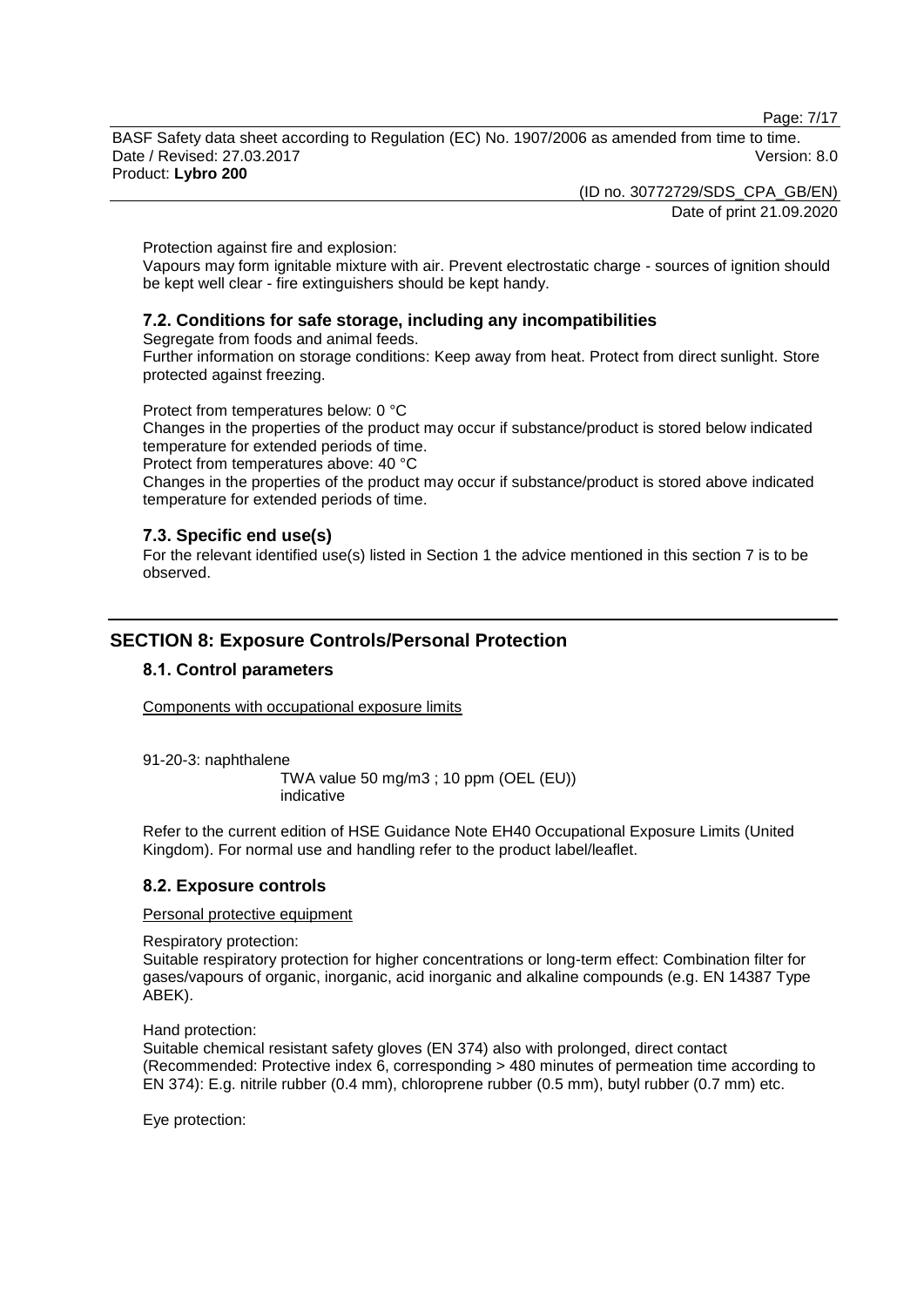Page: 8/17

BASF Safety data sheet according to Regulation (EC) No. 1907/2006 as amended from time to time. Date / Revised: 27.03.2017 Version: 8.0 Product: **Lybro 200**

(ID no. 30772729/SDS\_CPA\_GB/EN)

Date of print 21.09.2020

Safety glasses with side-shields (frame goggles) (e.g. EN 166)

Body protection:

Body protection must be chosen depending on activity and possible exposure, e.g. apron, protecting boots, chemical-protection suit (according to EN 14605 in case of splashes or EN ISO 13982 in case of dust).

General safety and hygiene measures

The statements on personal protective equipment in the instructions for use apply when handling crop-protection agents in final-consumer packing. Wearing of closed work clothing is recommended. Store work clothing separately. Keep away from food, drink and animal feeding stuffs.

Environmental exposure controls For information regarding environmental exposure controls, see Section 6.

# **SECTION 9: Physical and Chemical Properties**

# **9.1. Information on basic physical and chemical properties**

| Form:                       | liquid                                               |                             |
|-----------------------------|------------------------------------------------------|-----------------------------|
| Colour:                     | dark yellow                                          |                             |
| Odour:                      | faint odour, of the solvent contained in the product |                             |
| Odour threshold:            |                                                      |                             |
|                             | Not determined since harmful by                      |                             |
|                             | inhalation.                                          |                             |
| pH value:                   | approx. $5 - 7$                                      | (pH Meter)                  |
|                             | (water, 1 %(m), 20 °C)                               |                             |
| solidification temperature: | $<$ -20 $^{\circ}$ C                                 | (measured)                  |
| onset of boiling:           | approx. 244 °C                                       |                             |
|                             | Information applies to the solvent.                  |                             |
| Flash point:                | 104 °C                                               | (Directive 92/69/EEC, A.9)  |
| Evaporation rate:           |                                                      |                             |
|                             | not applicable                                       |                             |
| Flammability:               | not applicable                                       |                             |
| Lower explosion limit:      |                                                      |                             |
|                             | As a result of our experience with this              |                             |
|                             | product and our knowledge of its                     |                             |
|                             | composition we do not expect any                     |                             |
|                             | hazard as long as the product is used                |                             |
|                             | appropriately and in accordance with                 |                             |
|                             | the intended use.                                    |                             |
| Upper explosion limit:      |                                                      |                             |
|                             | As a result of our experience with this              |                             |
|                             | product and our knowledge of its                     |                             |
|                             | composition we do not expect any                     |                             |
|                             | hazard as long as the product is used                |                             |
|                             | appropriately and in accordance with                 |                             |
|                             |                                                      |                             |
|                             | the intended use.                                    |                             |
| Ignition temperature:       | 450 °C                                               | (Directive 92/69/EEC, A.15) |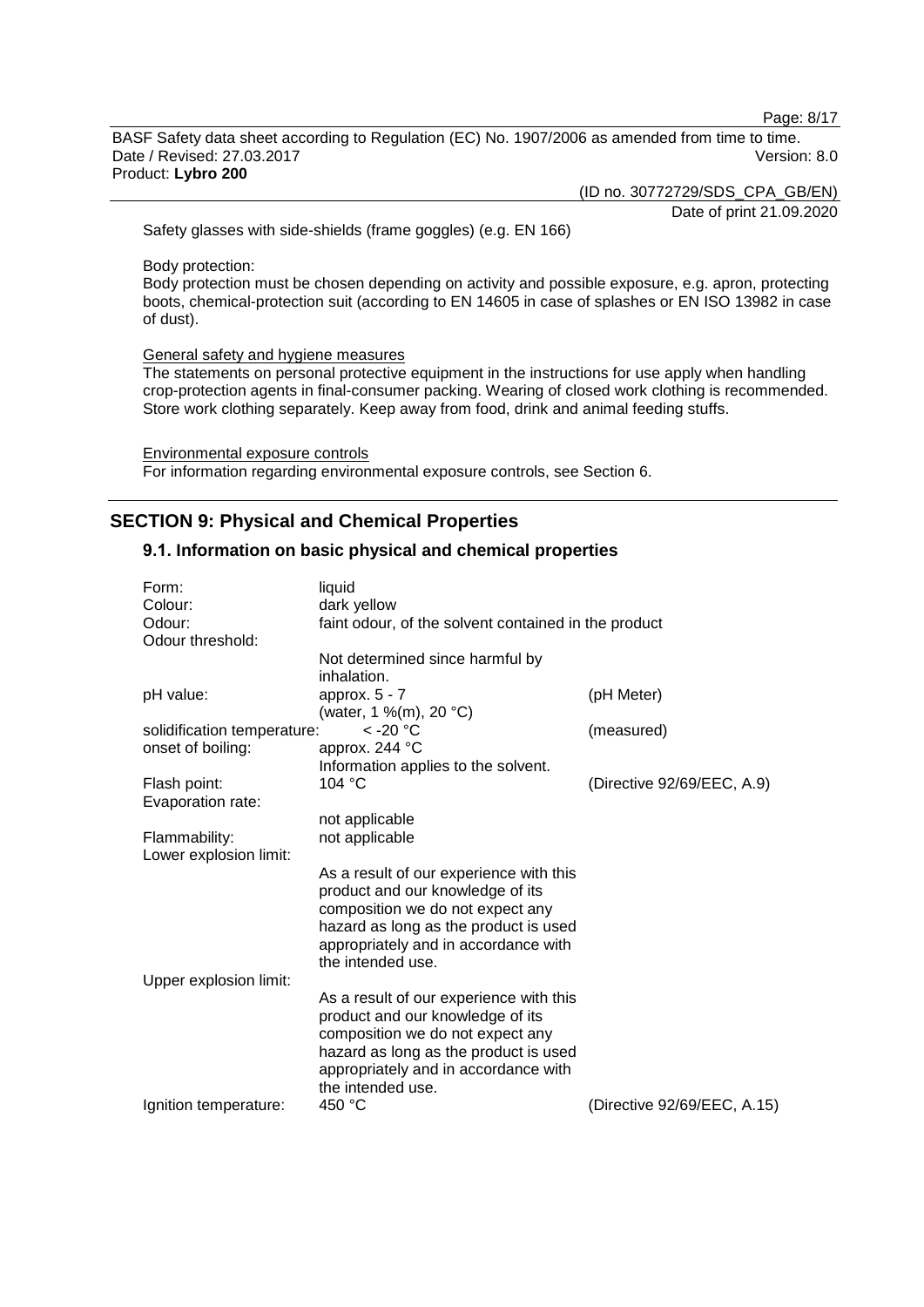Page: 9/17

BASF Safety data sheet according to Regulation (EC) No. 1907/2006 as amended from time to time. Date / Revised: 27.03.2017 Version: 8.0 Product: **Lybro 200**

(ID no. 30772729/SDS\_CPA\_GB/EN)

Date of print 21.09.2020

| Vapour pressure:                                    | approx. 0.003 kPa                                                                      |                                      |
|-----------------------------------------------------|----------------------------------------------------------------------------------------|--------------------------------------|
|                                                     | (20 °C)                                                                                |                                      |
|                                                     | Information applies to the solvent.                                                    |                                      |
| Density:                                            | approx. 1.04 g/cm3                                                                     |                                      |
|                                                     | (20 °C)                                                                                |                                      |
| Relative vapour density (air):                      |                                                                                        |                                      |
|                                                     | not applicable                                                                         |                                      |
| Solubility in water:                                | emulsifiable                                                                           |                                      |
| Partitioning coefficient n-octanol/water (log Kow): |                                                                                        |                                      |
|                                                     | not applicable                                                                         |                                      |
|                                                     | Thermal decomposition: No decomposition if stored and handled as prescribed/indicated. |                                      |
| Viscosity, dynamic:                                 | approx. 13.3 mPa.s                                                                     | (OECD 114)                           |
|                                                     | (40 °C, 100 1/s)                                                                       |                                      |
| Viscosity, kinematic:                               | approx. 12.9 mm2/s                                                                     |                                      |
|                                                     | (40 °C)                                                                                |                                      |
| Explosion hazard:                                   | not explosive                                                                          |                                      |
| Fire promoting properties:                          | not fire-propagating                                                                   | (UN Test O.2 (oxidizing<br>liquids)) |

# **9.2. Other information**

Other Information:

If necessary, information on other physical and chemical parameters is indicated in this section.

# **SECTION 10: Stability and Reactivity**

#### **10.1. Reactivity**

No hazardous reactions if stored and handled as prescribed/indicated.

#### **10.2. Chemical stability**

The product is stable if stored and handled as prescribed/indicated.

#### **10.3. Possibility of hazardous reactions**

No hazardous reactions if stored and handled as prescribed/indicated.

#### **10.4. Conditions to avoid**

See MSDS section 7 - Handling and storage.

## **10.5. Incompatible materials**

Substances to avoid: strong oxidizing agents, strong bases, strong acids

## **10.6. Hazardous decomposition products**

Hazardous decomposition products: No hazardous decomposition products if stored and handled as prescribed/indicated.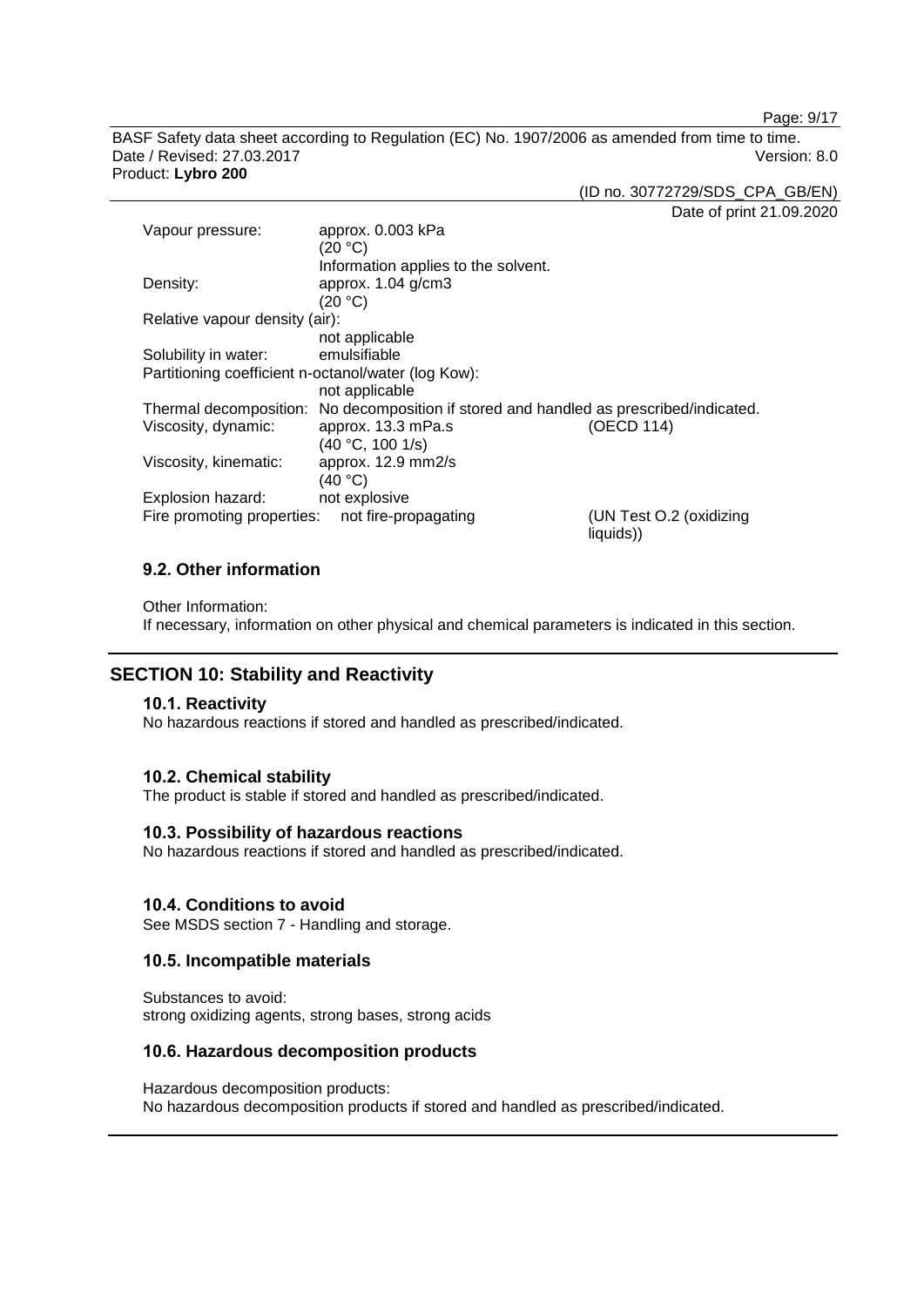Page: 10/17

BASF Safety data sheet according to Regulation (EC) No. 1907/2006 as amended from time to time. Date / Revised: 27.03.2017 Version: 8.0 Product: **Lybro 200**

(ID no. 30772729/SDS\_CPA\_GB/EN)

#### Date of print 21.09.2020

# **SECTION 11: Toxicological Information**

# **11.1. Information on toxicological effects**

Acute toxicity

Assessment of acute toxicity: Of moderate toxicity after single ingestion. Of moderate toxicity after short-term inhalation. Virtually nontoxic after a single skin contact.

Experimental/calculated data: LD50 rat (oral): approx. 500 mg/kg (OECD Guideline 423)

LC50 rat (by inhalation): 4.48 mg/l 4 h (OECD Guideline 403) An aerosol with respirable particles was tested.

LD50 rat (dermal): > 5,000 mg/kg (OECD Guideline 402)

#### Irritation

Assessment of irritating effects: Eye contact causes irritation. Skin contact causes irritation.

Experimental/calculated data: Skin corrosion/irritation rabbit: Irritant. (OECD Guideline 404)

Serious eye damage/irritation rabbit: Irritant. (OECD Guideline 405)

#### Respiratory/Skin sensitization

Assessment of sensitization: Sensitization after skin contact possible.

Experimental/calculated data: Guinea pig maximization test guinea pig: Caused skin sensitization in animal studies. (OECD Guideline 406)

#### Germ cell mutagenicity

Assessment of mutagenicity: The product has not been tested. The statement has been derived from the properties of the individual components. Mutagenicity tests revealed no genotoxic potential.

#### **Carcinogenicity**

Assessment of carcinogenicity: The product has not been tested. The statement has been derived from the properties of the individual components.

#### *Information on: naphthalene*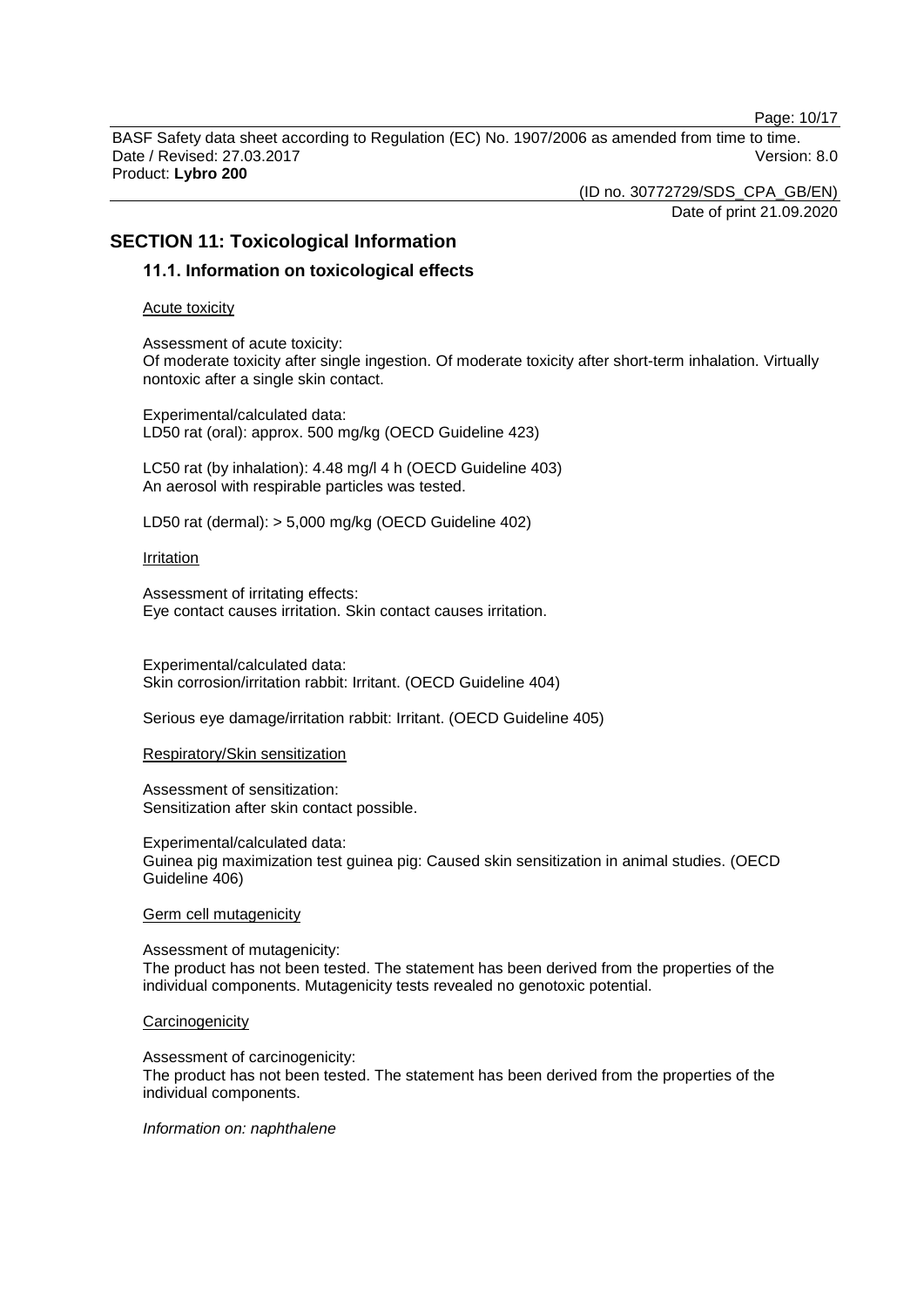Page: 11/17

BASF Safety data sheet according to Regulation (EC) No. 1907/2006 as amended from time to time. Date / Revised: 27.03.2017 Version: 8.0 Product: **Lybro 200**

(ID no. 30772729/SDS\_CPA\_GB/EN)

Date of print 21.09.2020

#### *Assessment of carcinogenicity:*

*In long-term studies in rats and mice in which the substance was given by inhalation, a carcinogenic effect was observed. EU-classification The substance was classified as a group 3 carcinogen by the German MAK-Commission (substances for which a suspicion of a carcinogenic potential exists). IARC (International Agency for Research on Cancer) has classified this substance as group 2B (The agent is possibly carcinogenic to humans).* ----------------------------------

#### Reproductive toxicity

Assessment of reproduction toxicity: The product has not been tested. The statement has been derived from the properties of the individual components. The results of animal studies gave no indication of a fertility impairing effect.

#### Developmental toxicity

#### Assessment of teratogenicity:

The product has not been tested. The statement has been derived from the properties of the individual components. Animal studies gave no indication of a developmental toxic effect at doses that were not toxic to the parental animals.

#### Specific target organ toxicity (single exposure)

#### Assessment of STOT single:

Based on the available information there is no specific target organ toxicity to be expected after a single exposure.

Remarks: The product has not been tested. The statement has been derived from the properties of the individual components.

Repeated dose toxicity and Specific target organ toxicity (repeated exposure)

#### Assessment of repeated dose toxicity:

The product has not been tested. The statement has been derived from the properties of the individual components.

*Information on: pyraclostrobin (ISO); methyl N-{2-[1-(4-chlorophenyl)-1H-pyrazol-3 yloxymethyl]phenyl}(N-methoxy)carbamate Assessment of repeated dose toxicity:*

*After repeated exposure the prominent effect is local irritation. The substance may cause damage to the olfactory epithelium after repeated inhalation.*

#### *Information on: 2-Ethylhexan-1-ol*

*Assessment of repeated dose toxicity: Repeated exposure to high doses of the substance causes reversible liver changes in rodents. According to present knowledge, these effects do not occur in man.*

*Information on: naphthalene*

*Assessment of repeated dose toxicity:*

*The substance may cause damage to the olfactory epithelium after repeated inhalation.*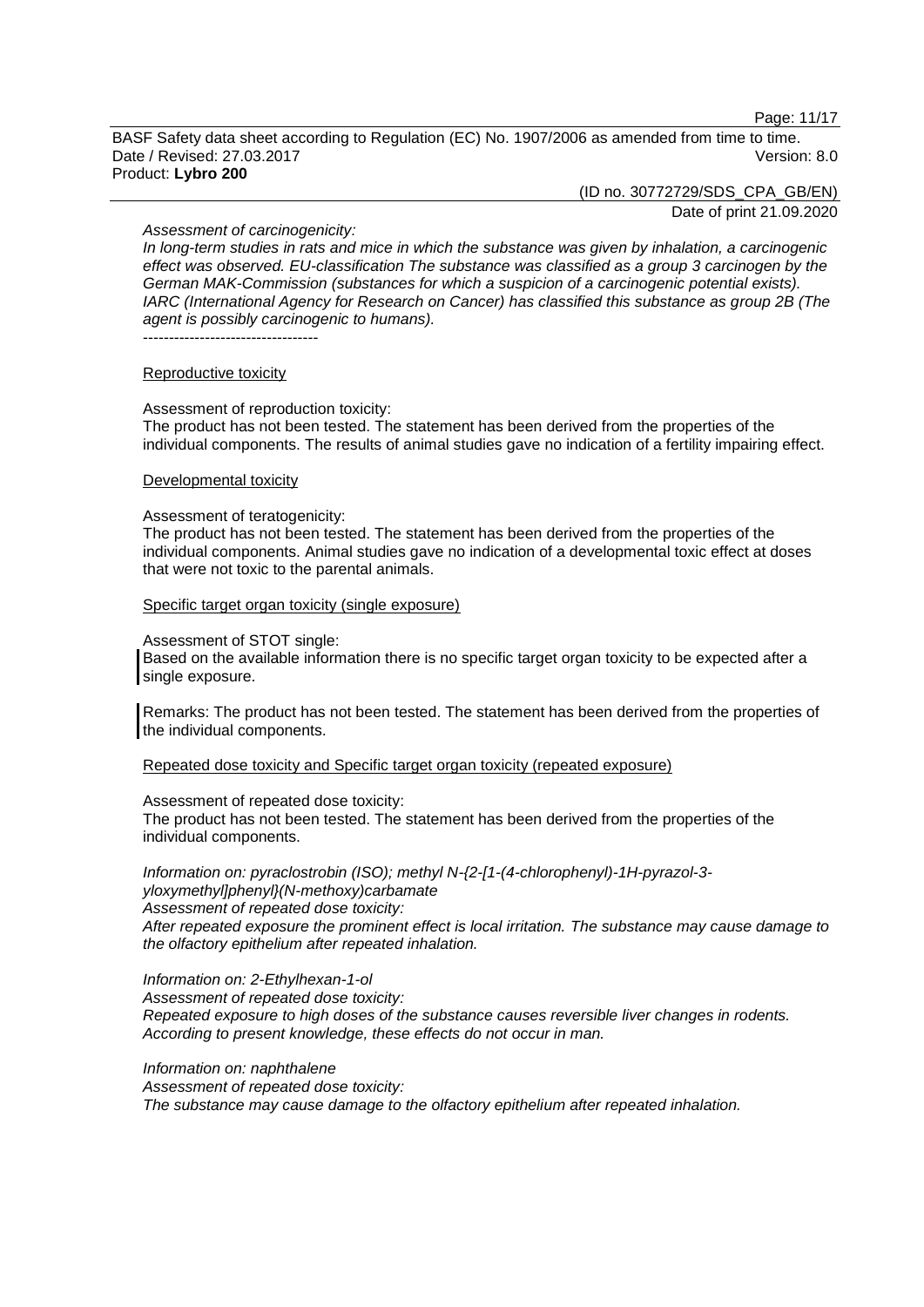Page: 12/17

BASF Safety data sheet according to Regulation (EC) No. 1907/2006 as amended from time to time. Date / Revised: 27.03.2017 Version: 8.0 Product: **Lybro 200**

(ID no. 30772729/SDS\_CPA\_GB/EN)

Date of print 21.09.2020 *Information on: Benzenesulfonic acid, 4-C10-13-sec-alkyl derivs., calcium salts Assessment of repeated dose toxicity: After repeated exposure the prominent effect is local irritation. The product has not been tested. The statement has been derived from substances/products of a similar structure or composition.*

----------------------------------

Aspiration hazard

May also damage the lung at swallowing (aspiration hazard).

#### Other relevant toxicity information

Misuse can be harmful to health.

# **SECTION 12: Ecological Information**

# **12.1. Toxicity**

Assessment of aquatic toxicity: Very toxic to aquatic life with long lasting effects.

Toxicity to fish:

LC50 (96 h) 0.036 mg/l, Oncorhynchus mykiss (OECD 203; ISO 7346; 84/449/EEC, C.1)

Aquatic invertebrates: EC50 (48 h) 0.065 mg/l, Daphnia magna (Directive 92/69/EEC, C.2, static)

Aquatic plants: EC50 (72 h) 14.2 mg/l (growth rate), Pseudokirchneriella subcapitata (OECD Guideline 201)

## **12.2. Persistence and degradability**

Assessment biodegradation and elimination (H2O): The product has not been tested. The statement has been derived from the properties of the individual components.

*Information on: pyraclostrobin (ISO); methyl N-{2-[1-(4-chlorophenyl)-1H-pyrazol-3 yloxymethyl]phenyl}(N-methoxy)carbamate Assessment biodegradation and elimination (H2O): Not readily biodegradable (by OECD criteria).*

----------------------------------

# **12.3. Bioaccumulative potential**

Assessment bioaccumulation potential: The product has not been tested. The statement has been derived from the properties of the individual components.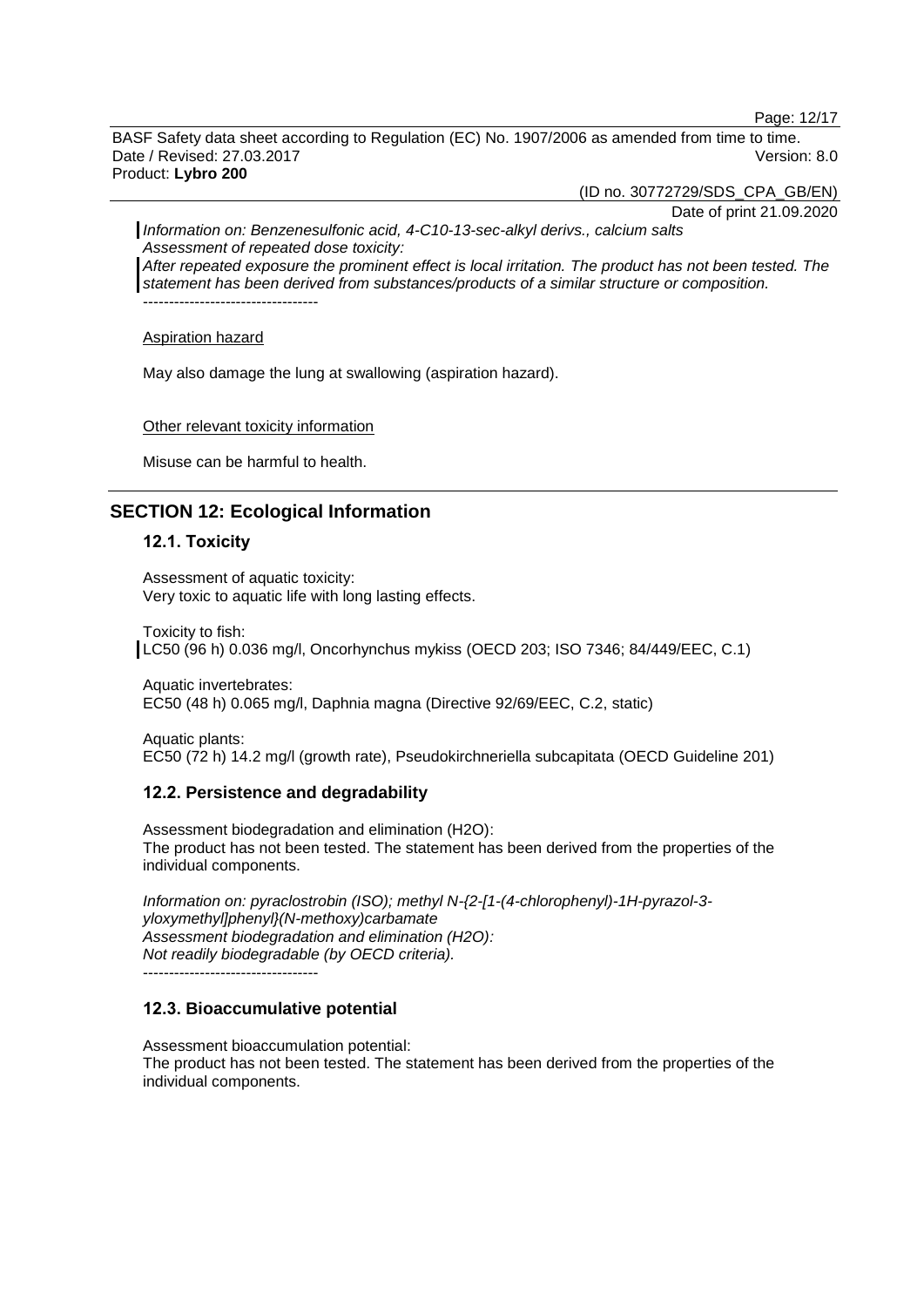Page: 13/17

BASF Safety data sheet according to Regulation (EC) No. 1907/2006 as amended from time to time. Date / Revised: 27.03.2017 Version: 8.0 Product: **Lybro 200**

(ID no. 30772729/SDS\_CPA\_GB/EN)

Date of print 21.09.2020

*Information on: pyraclostrobin (ISO); methyl N-{2-[1-(4-chlorophenyl)-1H-pyrazol-3 yloxymethyl]phenyl}(N-methoxy)carbamate Bioaccumulation potential: Bioconcentration factor: 379 - 507, Oncorhynchus mykiss (OECD-Guideline 305) Accumulation in organisms is not to be expected.* ----------------------------------

# **12.4. Mobility in soil**

Assessment transport between environmental compartments: Adsorption in soil: The product has not been tested. The statement has been derived from the properties of the individual components.

*Information on: pyraclostrobin (ISO); methyl N-{2-[1-(4-chlorophenyl)-1H-pyrazol-3 yloxymethyl]phenyl}(N-methoxy)carbamate Assessment transport between environmental compartments: Adsorption in soil: Following exposure to soil, adsorption to solid soil particles is probable, therefore contamination of groundwater is not expected.*

----------------------------------

# **12.5. Results of PBT and vPvB assessment**

The product does not contain a substance fulfilling the PBT (persistent/bioaccumulative/toxic) criteria or the vPvB (very persistent/very bioaccumulative) criteria.

# **12.6. Other adverse effects**

The product does not contain substances that are listed in Regulation (EC) 1005/2009 on substances that deplete the ozone layer.

# **12.7. Additional information**

Other ecotoxicological advice: Do not discharge product into the environment without control.

# **SECTION 13: Disposal Considerations**

# **13.1. Waste treatment methods**

Must be disposed of or incinerated in accordance with local regulations.

The UK Environmental Protection (Duty of Care) Regulations (EP) and amendments should be noted (United Kingdom).

This product and any uncleaned containers must be disposed of as hazardous waste in accordance with the 2005 Hazardous Waste Regulations and amendments (United Kingdom)

Contaminated packaging:

Contaminated packaging should be emptied as far as possible and disposed of in the same manner as the substance/product.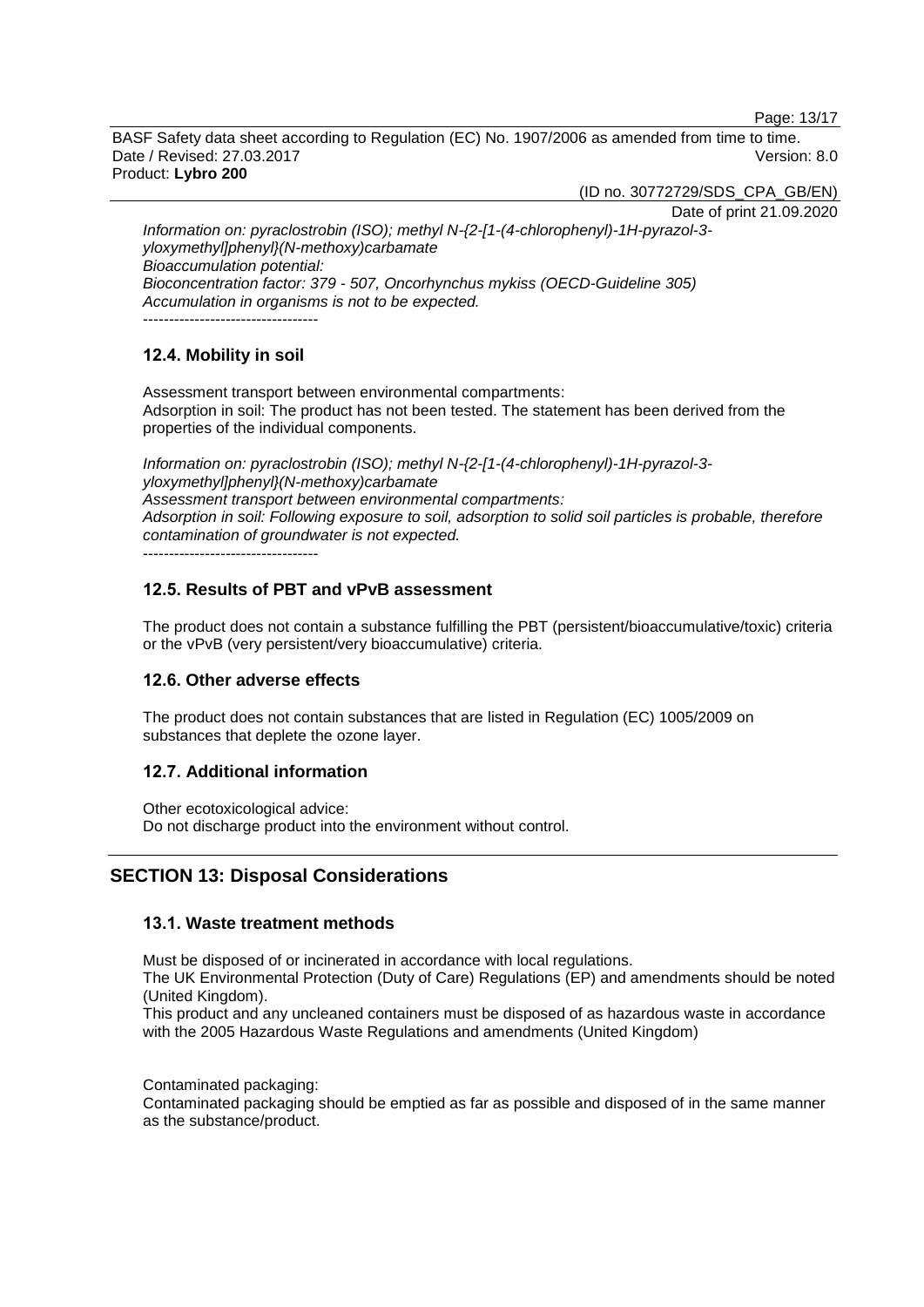Page: 14/17

BASF Safety data sheet according to Regulation (EC) No. 1907/2006 as amended from time to time. Date / Revised: 27.03.2017 **Version: 8.0** Product: **Lybro 200**

(ID no. 30772729/SDS\_CPA\_GB/EN) Date of print 21.09.2020

# **SECTION 14: Transport Information**

## **Land transport**

| <b>ADR</b>                                    |                                                                                                                                                 |
|-----------------------------------------------|-------------------------------------------------------------------------------------------------------------------------------------------------|
| UN number<br>UN proper shipping name:         | <b>UN3082</b><br>ENVIRONMENTALLY HAZARDOUS SUBSTANCE, LIQUID,<br>N.O.S. (contains SOLVENT NAPHTHA, PYRACLOSTROBIN,<br>FATTY ALCOHOL ETHOXYLATE) |
| Transport hazard class(es):<br>Packing group: | 9. EHSM<br>Ш                                                                                                                                    |
| Environmental hazards:                        | yes                                                                                                                                             |
| Special precautions for<br>user:              | Tunnel code: E                                                                                                                                  |
| <b>RID</b>                                    |                                                                                                                                                 |
| UN number<br>UN proper shipping name:         | <b>UN3082</b><br>ENVIRONMENTALLY HAZARDOUS SUBSTANCE, LIQUID,<br>N.O.S. (contains SOLVENT NAPHTHA, PYRACLOSTROBIN,<br>FATTY ALCOHOL ETHOXYLATE) |
| Transport hazard class(es):<br>Packing group: | 9, EHSM<br>Ш                                                                                                                                    |
| Environmental hazards:                        | yes                                                                                                                                             |
| Special precautions for<br>user:              | None known                                                                                                                                      |

#### **Inland waterway transport** ADN

| UN number<br>UN proper shipping name:                                                                       | UN3082<br>ENVIRONMENTALLY HAZARDOUS SUBSTANCE, LIQUID,<br>N.O.S. (contains SOLVENT NAPHTHA, PYRACLOSTROBIN,<br>FATTY ALCOHOL ETHOXYLATE) |
|-------------------------------------------------------------------------------------------------------------|------------------------------------------------------------------------------------------------------------------------------------------|
| Transport hazard class(es):<br>Packing group:<br>Environmental hazards:<br>Special precautions for<br>user: | 9. EHSM<br>Ш<br>ves<br>None known                                                                                                        |

Transport in inland waterway vessel Not evaluated

## **Sea transport**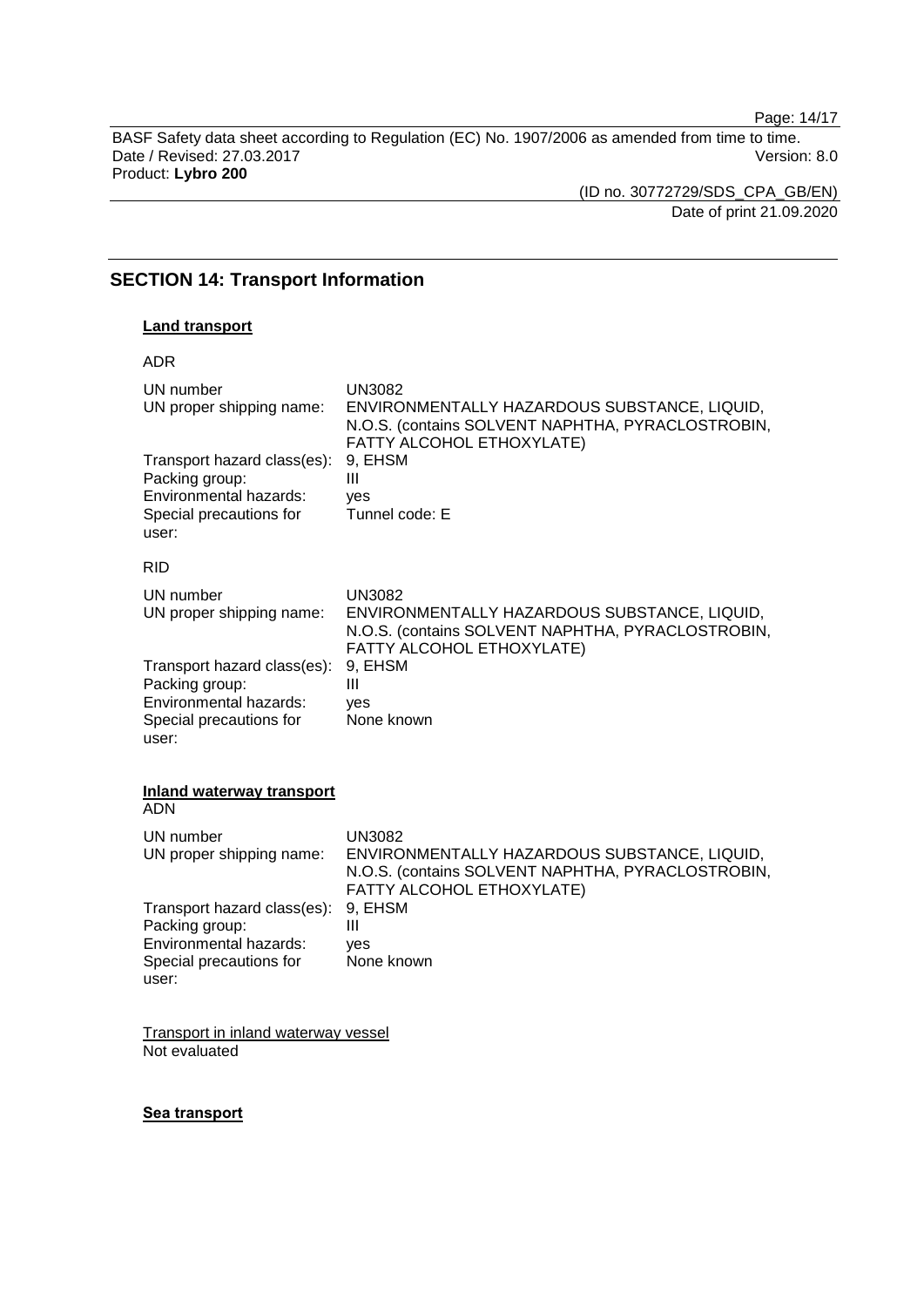Page: 15/17

BASF Safety data sheet according to Regulation (EC) No. 1907/2006 as amended from time to time. Date / Revised: 27.03.2017 Version: 8.0 Product: **Lybro 200**

(ID no. 30772729/SDS\_CPA\_GB/EN)

Date of print 21.09.2020

#### IMDG

| UN number:<br>UN proper shipping name: | <b>UN 3082</b><br>ENVIRONMENTALLY HAZARDOUS SUBSTANCE, LIQUID,<br>N.O.S. (contains SOLVENT NAPHTHA, PYRACLOSTROBIN,<br>FATTY ALCOHOL ETHOXYLATE) |
|----------------------------------------|--------------------------------------------------------------------------------------------------------------------------------------------------|
| Transport hazard class(es):            | 9. EHSM                                                                                                                                          |
| Packing group:                         | Ш                                                                                                                                                |
| Environmental hazards:                 | ves                                                                                                                                              |
|                                        | Marine pollutant: YES                                                                                                                            |
| Special precautions for<br>user:       | None known                                                                                                                                       |

**Air transport**

# IATA/ICAO

| UN number:<br>UN proper shipping name: | <b>UN 3082</b><br>ENVIRONMENTALLY HAZARDOUS SUBSTANCE, LIQUID,<br>N.O.S. (contains SOLVENT NAPHTHA, PYRACLOSTROBIN,<br>FATTY ALCOHOL ETHOXYLATE) |
|----------------------------------------|--------------------------------------------------------------------------------------------------------------------------------------------------|
| Transport hazard class(es): 9, EHSM    |                                                                                                                                                  |
| Packing group:                         | Ш                                                                                                                                                |
| Environmental hazards:                 | ves                                                                                                                                              |
| Special precautions for                | None known                                                                                                                                       |
| user:                                  |                                                                                                                                                  |

# **14.1. UN number**

See corresponding entries for "UN number" for the respective regulations in the tables above.

# **14.2. UN proper shipping name**

See corresponding entries for "UN proper shipping name" for the respective regulations in the tables above.

# **14.3. Transport hazard class(es)**

See corresponding entries for "Transport hazard class(es)" for the respective regulations in the tables above.

# **14.4. Packing group**

See corresponding entries for "Packing group" for the respective regulations in the tables above.

#### **14.5. Environmental hazards**

See corresponding entries for "Environmental hazards" for the respective regulations in the tables above.

# **14.6. Special precautions for user**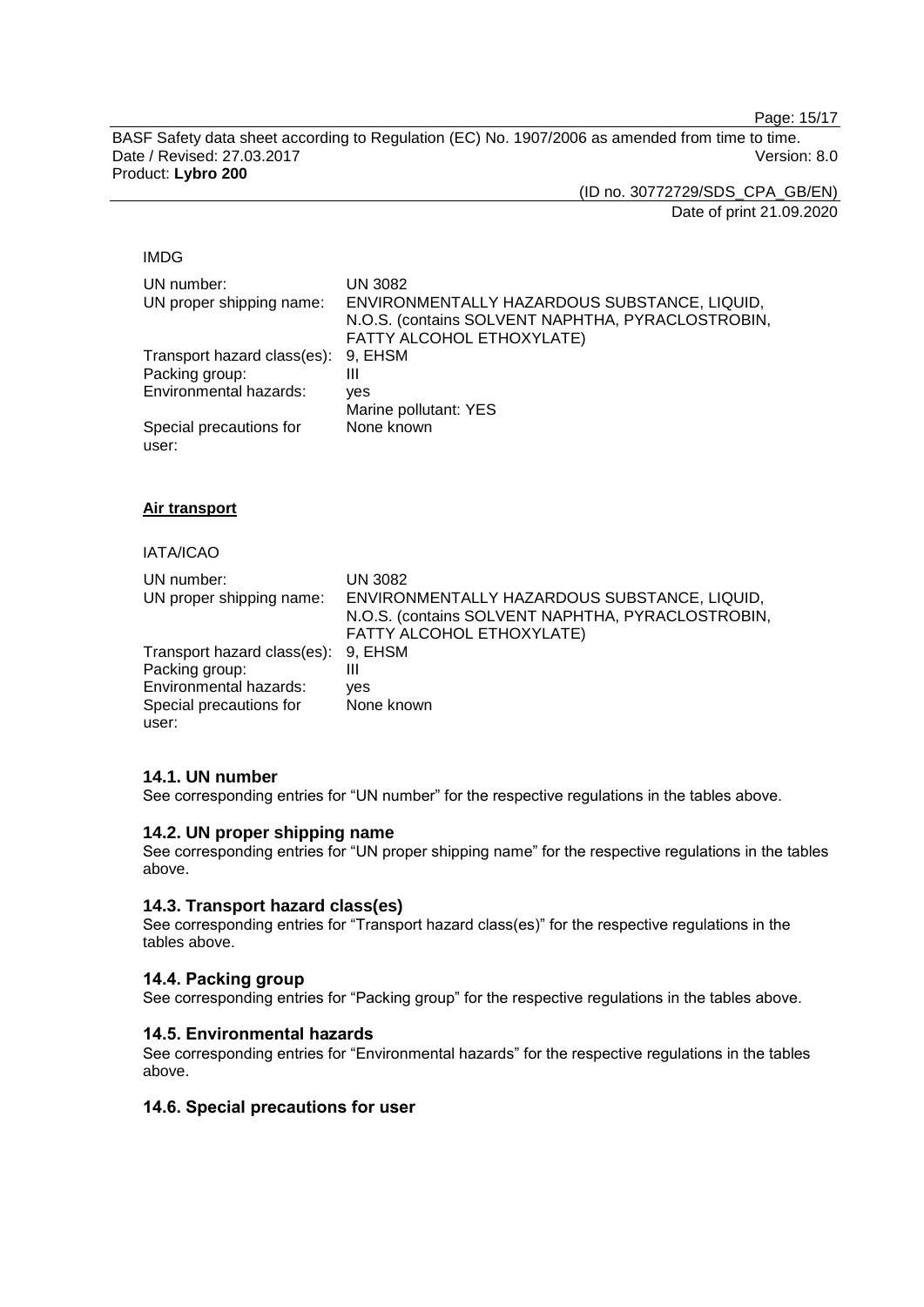Page: 16/17

BASF Safety data sheet according to Regulation (EC) No. 1907/2006 as amended from time to time. Date / Revised: 27.03.2017 Version: 8.0 Product: **Lybro 200**

(ID no. 30772729/SDS\_CPA\_GB/EN)

Date of print 21.09.2020

See corresponding entries for "Special precautions for user" for the respective regulations in the tables above.

# **14.7. Transport in bulk according to Annex II of MARPOL and the IBC Code**

| Regulation:         | Not evaluated |
|---------------------|---------------|
| Shipment approved:  | Not evaluated |
| Pollution name:     | Not evaluated |
| Pollution category: | Not evaluated |
| Ship Type:          | Not evaluated |
|                     |               |

## **Further information**

This product is subject to the most recent edition of "The Carriage of Dangerous Goods and Use of Transportable Pressure Equipment Regulations" and their amendments (United Kingdom).

# **SECTION 15: Regulatory Information**

# **15.1. Safety, health and environmental regulations/legislation specific for the substance or mixture**

This product is classified under the European CLP Regulation. (United Kingdom) The data should be considered when making any assessment under the Control of Substances Hazardous to Health Regulations (COSHH), and related guidance, for example, 'COSHH Essentials' (United Kingdom).

This product may be subject to the Control of Major Accident Hazards Regulations (COMAH), and amendments if specific threshold tonnages are exceeded (United Kingdom).

# **15.2. Chemical Safety Assessment**

Advice on product handling can be found in sections 7 and 8 of this safety data sheet.

# **SECTION 16: Other Information**

For proper and safe use of this product, please refer to the approval conditions laid down on the product label.

Full text of the classifications, including the hazard classes and the hazard statements, if mentioned in section 2 or 3:

| Asp. Tox.              | Aspiration hazard                                |
|------------------------|--------------------------------------------------|
| Acute Tox.             | Acute toxicity                                   |
| Skin Corr./Irrit.      | Skin corrosion/irritation                        |
| Eye Dam./Irrit.        | Serious eye damage/eye irritation                |
| Skin Sens.             | Skin sensitization                               |
| <b>Aquatic Acute</b>   | Hazardous to the aquatic environment - acute     |
| <b>Aquatic Chronic</b> | Hazardous to the aquatic environment - chronic   |
| STOT SE                | Specific target organ toxicity - single exposure |
| Carc.                  | Carcinogenicity                                  |
|                        |                                                  |